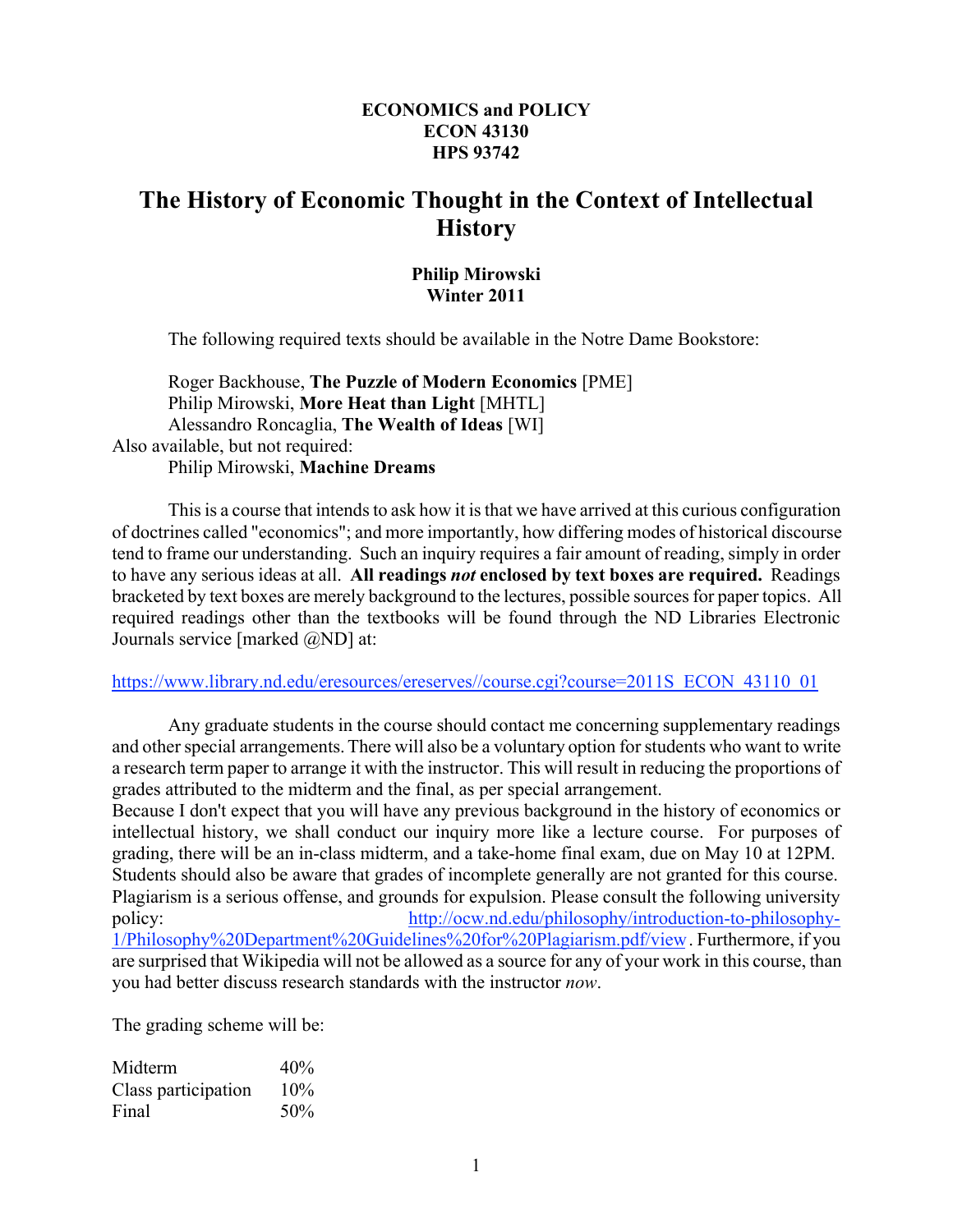### **I. Should the World Economic Crisis Prompt Us to Rethink the History of Economics?**

Backhouse, PME, chaps. 1, 5, 7, 9

John Cassidy, *How Markets Fail* Justin Fox, *The Myth of the Rational Market*

#### **2. Natural Laws and Social Laws**

{A} What kind of Big Picture story are we trying to tell here?

**@ND** Elias Kahil, "Has Economics Progressed?" **History of Political Economy**, Spring 1995, (27):43-87.

**@ND** Marion Fourcade, "Politics, Institutional Structures, and the rise of economics: a comparative study," *Theory and Society*, 2001, (30):397-447.

Roncaglia, WI, chap. 1

{B} Desperately seeking the antecedents of economics Roncaglia, WI, chap. 2 Mirowski, MHTL, pp.139-163. **@ND** Aristotle, from Book V, **Nicomachean Ethics**

> Spencer Pack, "Aristotle's difficult relationship with modern economics," *Foundations of Science*, 2008 (13):265-280

{C} Does "the economy" drive thought about "itself"?

**@ND** Philip Mirowski, "Adam Smith, Empiricism and the Rate of Profit in 18th Century England," **History of Political Economy**, 1982, (14):178-198.

**@ND** David Cannadine, "Past and Present in the English Industrial Revolution," **Past and Present**, 1984, (103):131-172.

#### **3. Classical Economics and the Substance Theory of Value**

{A} The Sweeping Narrative: Quesnay, Smith, Ricardo, Classical Political Economy

Mirowski, MHTL, ch.4 Roncaglia, WI, pp. 96-107; 111-114; chaps. 5-8; & (optional) chap. 16 on Sraffa

Most conventional histories of economics devote the bulk of their time explicating these figures. An entire class could well be spent reading Smith's *Wealth of Nations*, Ricardo's *Principles* and Marx's *Capital*. While I will spend some lectures surveying the originals, the following are some significant secondary sources which will also be considered:

Salim Rashid, **The Myth of Adam Smith** Piero Sraffa, **Production of Commodities by Means of Commodities** Alvin Gouldner, **The Two Marxisms**

{B} Marx between Labor as substance and virtual labor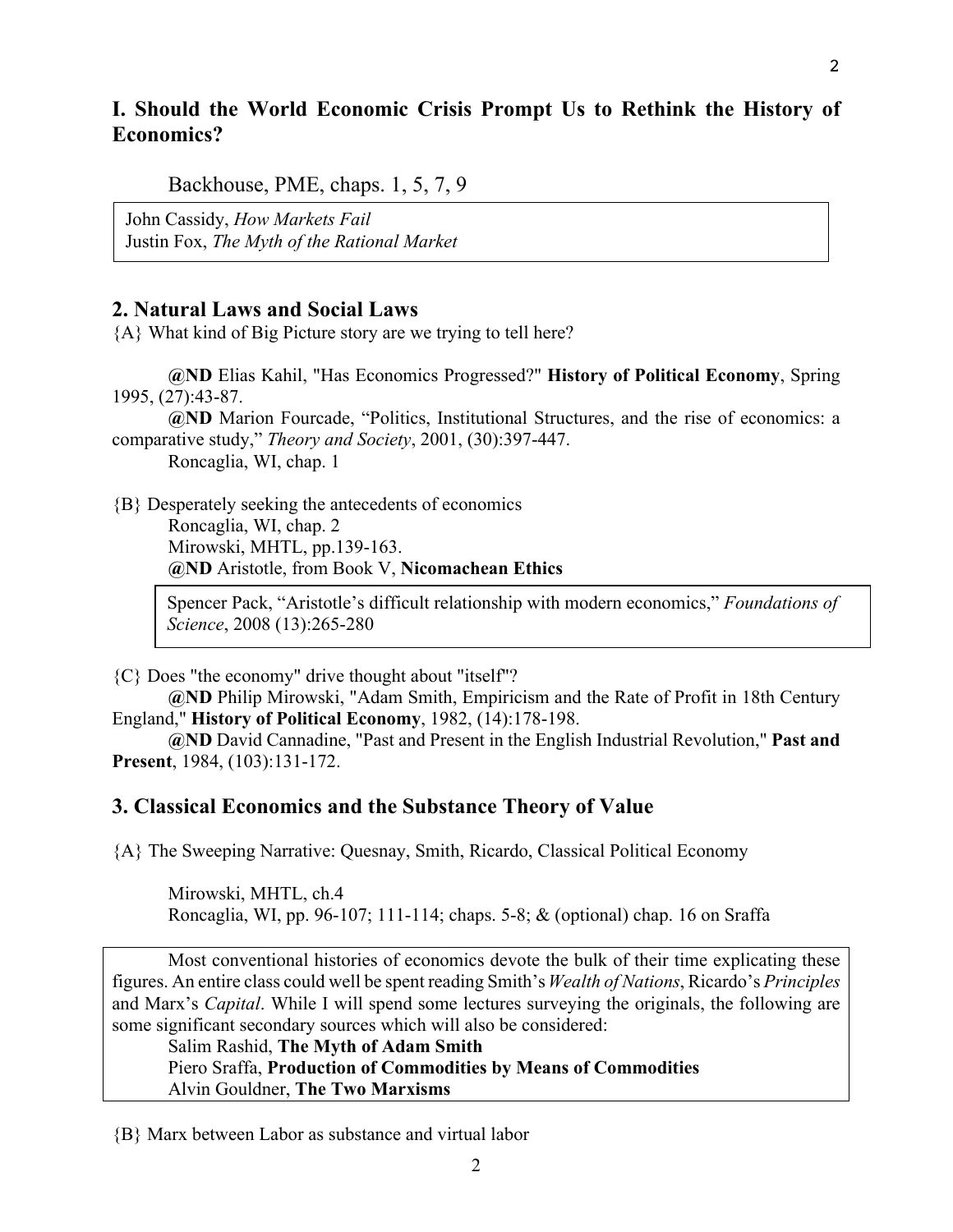Mirowski, MHTL, pp.174-185 Roncaglia, WI, chap. 9

#### **4. Economics as Social Physics: Early Neoclassical Economics**

{A} What Is Value?

**@ND** Samuel Bailey, **A Critical Dissertation on Value**, ch.1 & 6 Roncaglia, WI, pp.215-218.

{B} The Basic Physics Model, and How to Detect a "Discovery" in Economics

Mirowski, MHTL, chaps.1-5 Roncaglia, WI, Chaps. 10,12

# **\*** Irving Fisher, **Mathematical Investigations in the Theory of Value**

**\*** P.M. Harman, **Energy, Force and Matter**

\* See also the controversy over the existence of multiple discoveries in economics: Jurg Niehans, **European Journal of the History of Economic Thought**, 1995 (2)1-28; and responses by Neil de Marchi and Philip Mirowski, **ibid.**, 1995 (2):275-298.

- {C} Who was Originally Interested in Psychology, and What Happened to them? Mirowski, MHTL, pp.202-216
- James Capshew, **Psychology on the March**
- **\*** Graham Richards, **Mental Machinery**

#### **\*** Kurt Danziger, **Constructing the Subject**

{D} What About Our Venerable Laws of Supply and Demand? **@ND** William Thornton, **On Labour**, Book II, ch.1 **@ND** Philip Mirowski, **Effortless Economy of Science**, chaps. 13, 14 Roncaglia, WI, chap. 13

{E} The Role of Mathematics and the Significance of Equivalence

**@ND** Philip Mirowski, "The How, the When and the Why of Mathematical Expression in the History of Economic Analysis," **Journal of Economic Perspectives**, Winter 1991, (5):145-157..

{F} The Seven Different Neoclassical Theories of Production, and the Ghosts of Classical Political Economy

Mirowski, MHTL, ch.6

#### **5. How America Got the Orthodoxy It Deserved**

 ${A}$  Brief Excusrsus into Early 20<sup>th</sup> century American Institutional Economics

**@ND** Philip Mirowski, **Against Mechanism**, chap. 7

**@ND** Malcolm Rutherford, "Understanding Institutional Economics:1918-29" **Journal of the History of Economic Thought**, Sept. 2000, (22):277-308.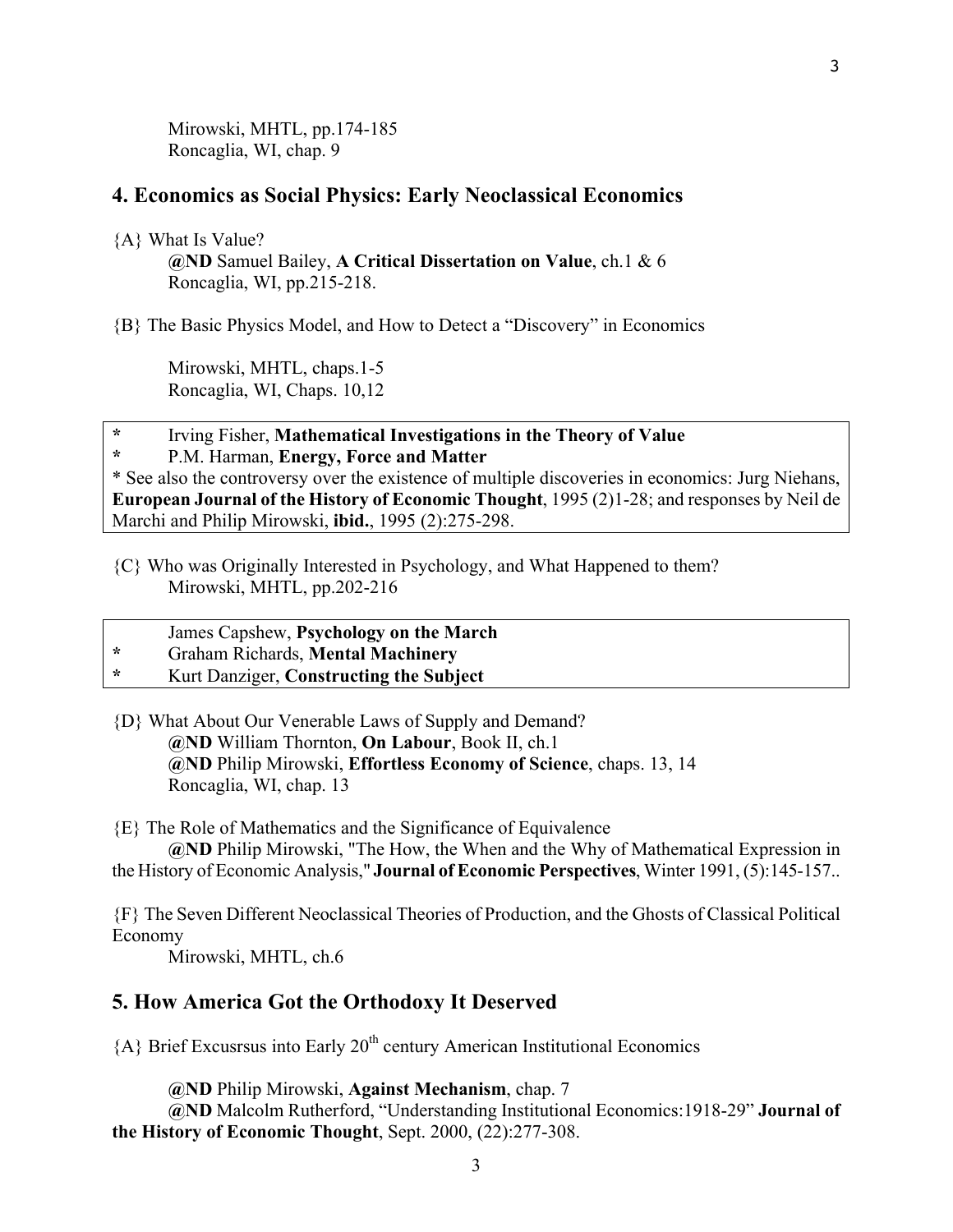The following are attempts to argue the Institutionalists weren't inevitably destined to lose out: \* Yuval Yonay, **The Struggle for the Soul of Economics**

**\*** Geoff Hodgson, **The Evolution of Institutional Economics**

{B} The Depression, Statistics, and the Search for a Science of Demand

**@ND** Wade Hands and Philip Mirowski, "Harold Hotelling and the Neoclassical Dream" in R. Backhouse, et al, eds., **Economics and Methodology: Crossing Boundaries**

{C} Socialism (and a few Europeans) Come to America Backhouse, PME, chap.8

**@ND** Philip Mirowski & Rob Van Horn, "The Rise of the Chicago School" and Mirowski "Defining Neoliberalism" in Mirowski & Plehwe, eds., **The Road from Mont Pèlerin [RMP]**

- **@ND** Bruce Caldwell, "Hayek and Socialism," **Journal of Economic Literature**, 1997 (35):1856-1890.
- **@ND** W. Solberg & R. Tomilson, "Academic McCarthyism and Keynesian Economics," **History of Political Economy**, Spring 1997, (29):55-81.

Roncaglia, WI, pp.315-321.

Bruce Caldwell, **Hayek's Challenge** Bruce Caldwell, **Hayek's Challenge**

{E} The War, John von Neumann, and the Birth of Game Theory

Philip Mirowski, *Machine Dreams*, chaps. 3,4, 6

**@ND** Rob Leonard, "From Parlor Games to Social Science" **Journal of Economic Literature**, June 1995, (33):730-761.

Sylvia Nasar, **A Beautiful Mind** [for a glimpse of a really ugly mind] See also my review: **Economics and Philosophy**, October 1999, or watch the movie version (2001) starring Russell Crowe!

Nicola Giocoli, **Modeling Rational Agents**

{F} Three Postwar Schools of Neoclassical Price Theory: or Why your textbooks are misleading Backhouse, PME, chap.6

**@ND** Mirowski & Wade Hands, "A Paradox of Budgets," **From Interwar Pluralism to Postwar Neoclassicism.**. Eds. M. Rutherford & M. Morgan. Durham: Duke Univ. Press, 1998, pp.260-29

**@ND** Philip Mirowski, M*achine Dreams*, pp.199-231

Michael Bernstein, **A Perilous Progress**

{G} Does Keynes Fit Comfortably Anywhere? The Short but Eventful life of a Keynesian Macroeconomics

Roncaglia, WI, chap. 14

**@ND** Philip Mirowski, **The Birth of the Business Cycle**, pp.46-61.

The first is the best biography written about any economist, bar none: